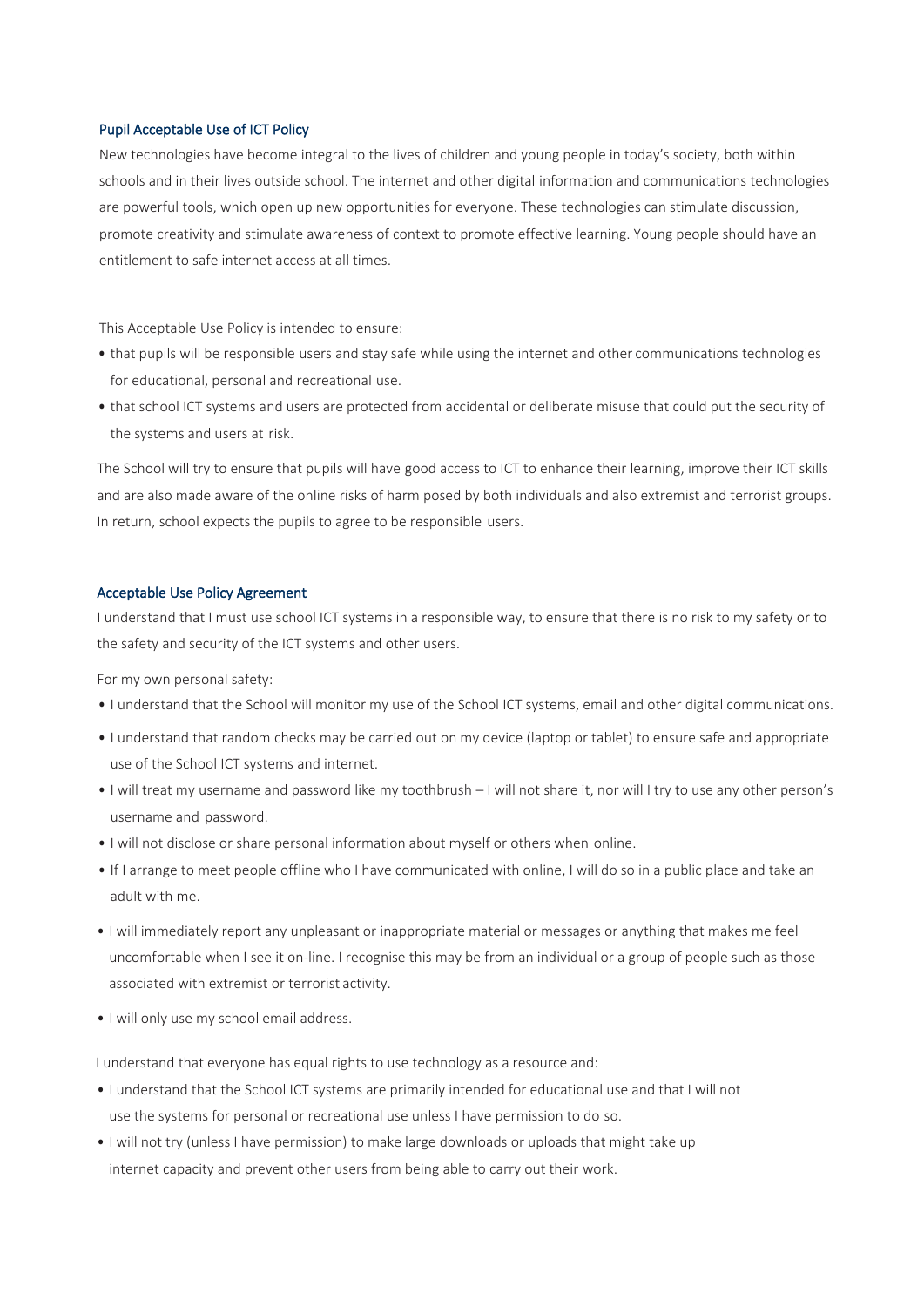- I will not use the School ICT systems for online gaming, online gambling, internet shopping, file sharing, or video broadcasting (e.g. YouTube).
- I will not send spam, chain letters or other mass unsolicited mailings.

I will act as I expect others to act toward me:

- I will respect others' work and property and will not access, copy, remove or otherwise alter any other user's files, without the owner's knowledge and permission.
- I will be polite and responsible when I communicate with others. I will not use strong, aggressive or inappropriate language and I appreciate that others may have different opinions.
- I will not take, upload or distribute sound recordings, images or video recordings of anyone without their permission and I agree to abide by the *Use of Images Policy* and school rules
- I recognise that the School has a responsibility to maintain the security and integrity of the technology it offers me and to ensure the smooth running of the School.
- I will only use my personal devices (mobile phones, laptop etc.) in school if I have permission. I understand that, if I do use my own devices in school, I will follow the rules set out in this agreement, in the same way as if I was using school equipment.
- I understand that the use of any device (mobile phone or laptop) to intimidate other pupils is unacceptable and constitutes a form of bullying.
- I will not:
	- use any device to film images or videos of other pupils.
	- use any device to film images or videos of staff.
	- use any device to make sound recordings of staff or pupils.
- I understand the risks and will not try to upload, download or access any materials which are illegal or inappropriate or may cause harm or distress to others, nor
- I will not try to use any programs or software that might allow me to bypass the filtering/ security systems in place to prevent access to any inappropriate materials (for example any VPN – Virtual Private Network – software)
- In understand that any attempt to circumvent the schools network security and/or filtering policies is forbidden. This includes downloading programs to bypass security (eg VPNs) or accessing and setting up proxies.
- I understand that random checks may be carried out to ensure safe and appropriate use of the technology and School ICT systems on my device, and that security systems are not being bypassed.
- I will immediately report any damage or faults involving school equipment or software, however this may have happened.
- I will not open any attachments to emails, unless I know and trust the person/organisation who sent the email, due to the risk of the attachment containing viruses or other harmful programs.
- I will not install or attempt to install programs of any type on a school machine, or store programs on a school computer, nor will I try to alter school computer settings.
- I will not use or try to use chat and social networking sites.

When using the internet for research or recreation, I recognise that:

• I should ensure that I have permission to use the original work of others in my own work.